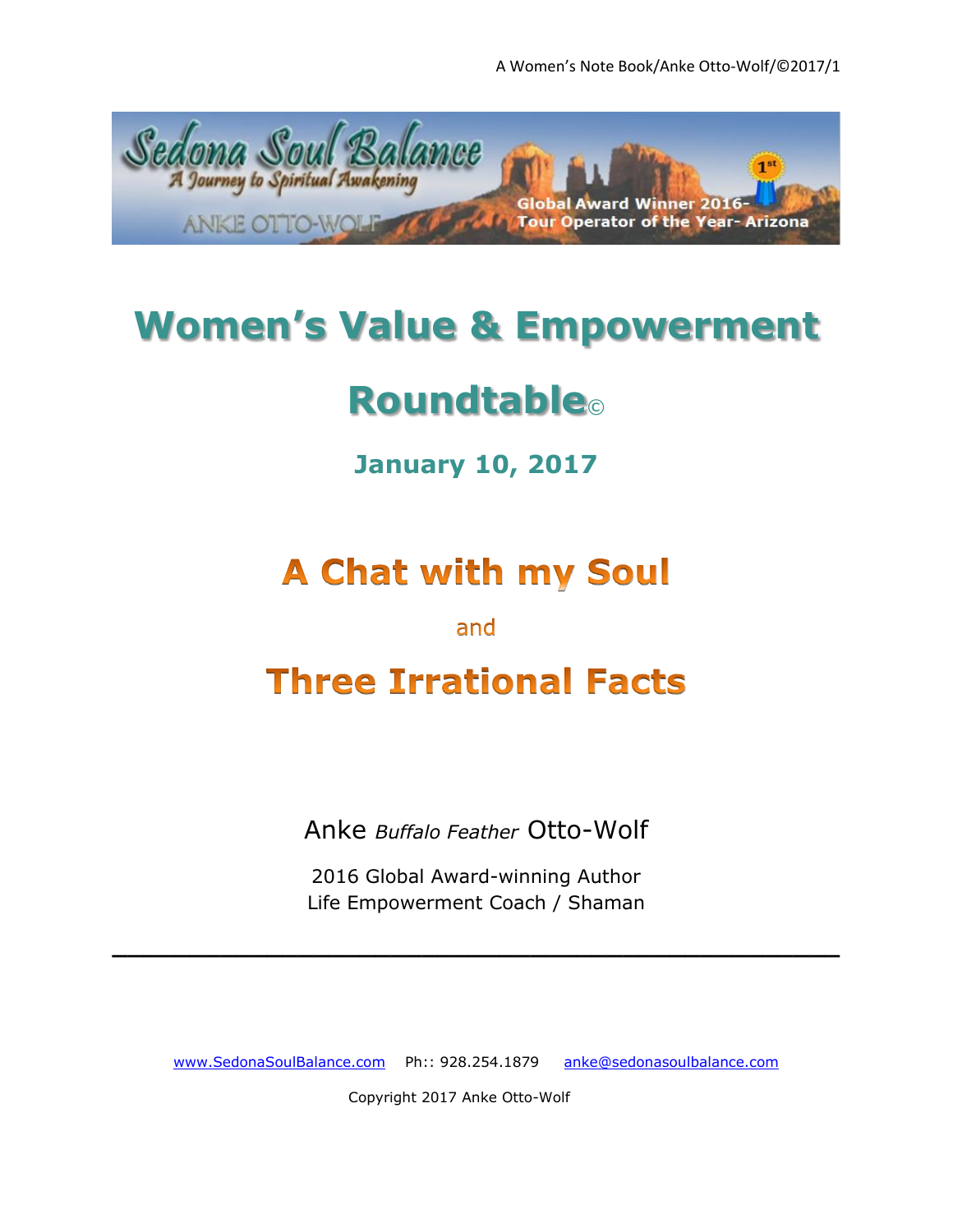### **A Chat with my Soul**

Imagine your soul being a purple ribbon.

*How do we lose pieces of our soul?* Is 'being blocked and having no direction' connected with it?

Know that parts of one's soul can vanish when we experience trauma such as accidents, illness, or the death of a loved one; also divorce and repeated emotional and physical abuse cause that loss. These parts of your soul disappear for your protection, and usually don't come back without assistance.

Imagine Your Soul- the lost parts of it are represented by knots, tares and holes and you're trying desperately to smoothen out the ribbon and mend the holes? Now imagine yourself knowing how to mend the tares, close the holes and straighten out the ribbon so it can sail in the wind of your breath, and on the energy rays of your life's melody. Imagine it!

| A Tare | experience | Mended  |
|--------|------------|---------|
| A Hole | event      | Close   |
| A Knot | happening  | un-knot |

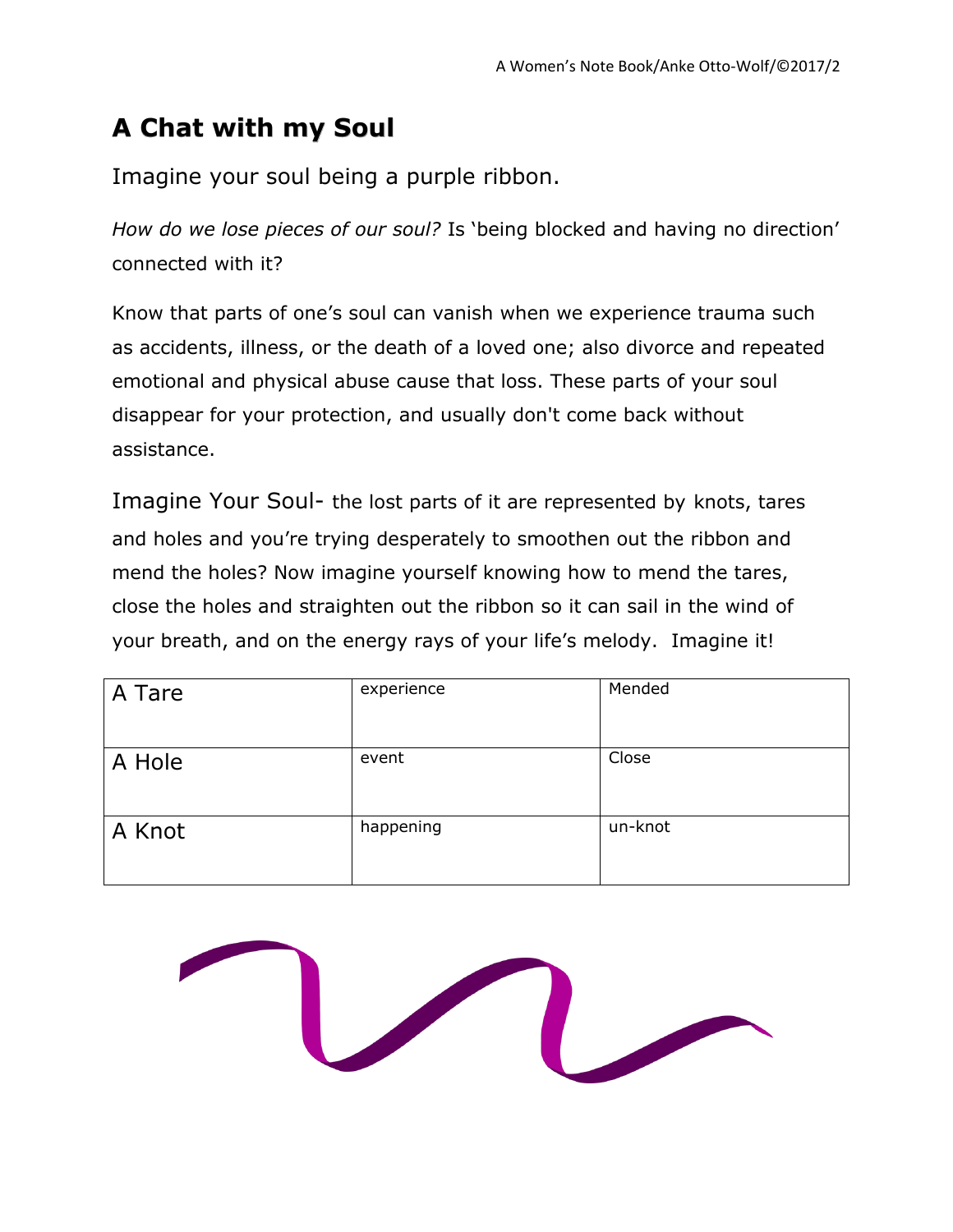**Three Irrational Facts-** that can make Your Life miserable-So, let's ditch'em!

- *1. Fear* The belief that you do 'not deserve it'
- *2. Habit* The notion that you 'have to' change someone or a situation
- 3. *Belief* The Lack of skills on how to 'remove' yourself from negative surrounding

#### **Let's take a Look -**

**Recognize that you deserve the Best**, that you are not a victim, that you will not carry the responsibility for others' despicable actions. Know that your self-power is stronger than others' destructive energy. Remember, it's only about you!

**Accept that you cannot** change a situation or the behavior of others; therefore, it is completely beyond your power and your own actions/situations. Remain guided/influenced by your truth and clarity which is the positive force changing you and your situation. Remember- it's only about you.

**Release all unwanted, let go-** overcoming challenges is using thoughts and actions that conquer feelings of inadequacy and frustration. The notion or belief that you must bring change is fruitless, remove yourself when your encouraging influence and/or power has ceased. This is the ONLY path to emotional freedom, to self-empowerment and to high selfesteem.

After all, I AM the most important person in my Life.